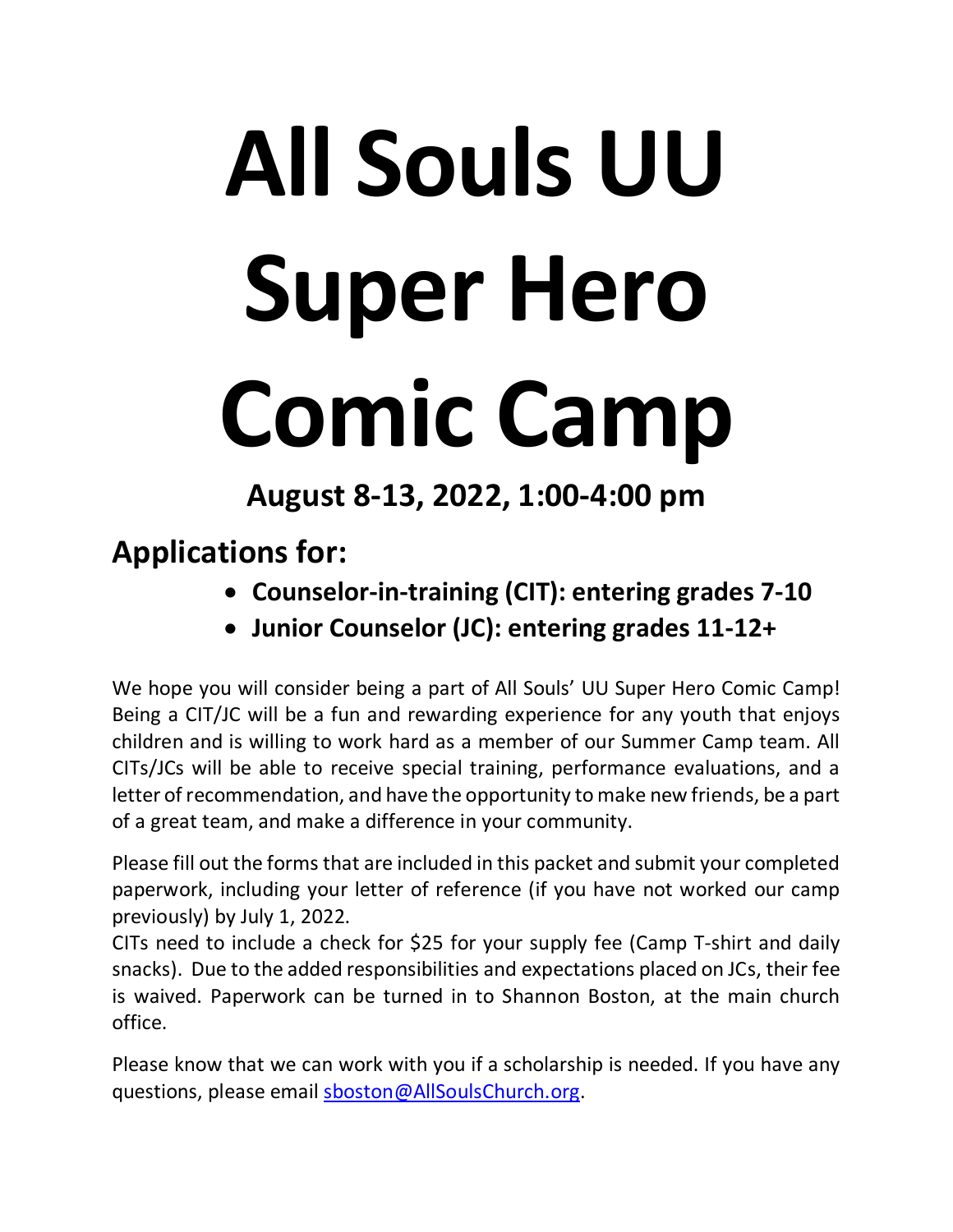# **Please keep this page for reference and return the following pages after completion by July 1.**

JOB DESCRIPTION – CIT/JC

### **Major Function**

• Assistance in the implementation of summer recreational events and activities with a group of children at church

## Minimum Qualifications

- CITs/JCs must be eligible to enroll in 7-12 grade for 2022-2023 school year.
- CITs/JCs should have some experience working with children and some knowledge of various recreational/educational activities.
- CITs/JCs must be responsible and interested in having fun engaging the campers.

• CITs must pay a \$25 supply fee or contact Shannon Boston for scholarship information. Specific Duties

- CITs/JCs are required to attend training and assist in setting up for Camp on Sunday, August 7, 1:00-5:00 p.m.
- CITs/JCs need to arrive by 12:30 am and be prepared to stay until 4:30 pm each day of camp.
- CITs/JCs will be assigned to a group, area, or leader to assist in the instruction of camp activities.
- Gather materials, set up equipment, lead certain activities, and assist with facility maintenance and cleanup.
- Inform staff of any behavior problems with campers, but never discipline campers.
- Maintain a positive attitude toward campers, staff, peers, and adults.
- Inform staff of any safety problems or damaged equipment.
- Perform related work as assigned.

## General Guidelines

- CITs/JCs always lead by example. Be a positive role model for all campers.
- CITs are not expected to be in charge of campers unless it is an emergency situation.
- CITs/JCs should speak with a positive tone. Never yell at or scold campers; inform the group leader of all discipline problems.
- CITs/JCs must stay with their assigned group leader at all times unless directly excused for a break or specified task.
- CITs/JCs should maintain fairness and respect between campers in all activities.
- CITs/JCs must always use appropriate language and behave appropriately. Profanity and horse play are not permitted during camp.

Space is limited in this program. Individuals will be selected based on the following criteria:

- Demonstration of maturity, enthusiasm, and a desire to help
- Amount of experience with children and recreation activities
- Extra-curricular involvement and experiences
- All paperwork is accurately completed and turned in on time.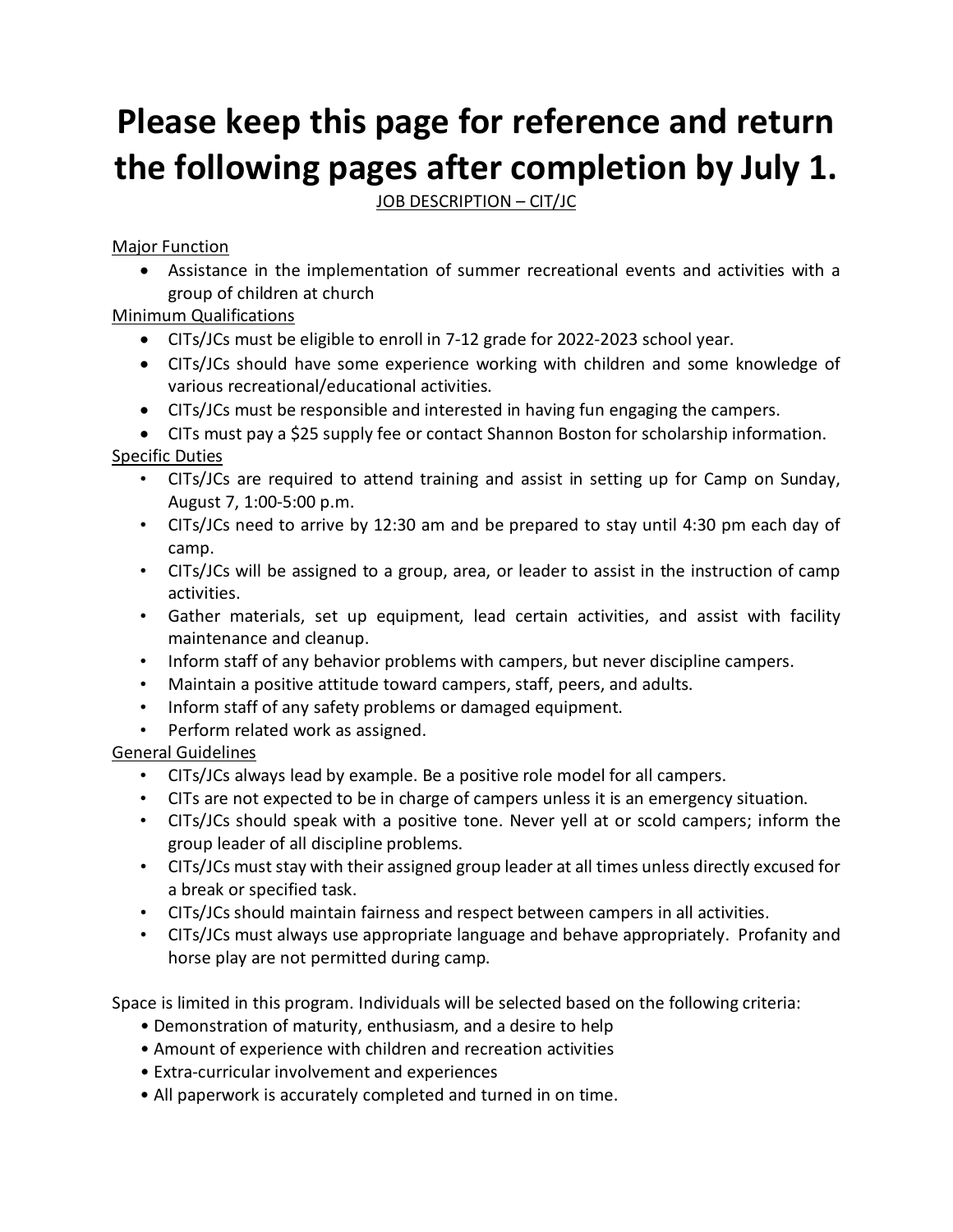## **Medical Release & Field Trip Authorization**

Must be completed & signed annually by a parent or guardian.

**I, \_\_\_\_\_\_\_\_\_\_\_\_\_\_\_\_\_\_\_\_\_\_\_\_\_\_\_\_\_\_\_ (name of parent or guardian), am the parent or legal guardian of \_\_\_\_\_\_\_\_\_\_\_\_\_\_\_\_\_\_\_\_\_\_\_\_\_\_\_\_\_\_\_ (child's name). I give my consent for them to participate in any and all events, activities and field trips sponsored and endorsed by All Souls Unitarian Church (All Souls) during the period from August 1 to October 31 the following year of the date of the signing of this document.** 

I give my consent and authority for the All Souls staff and designated adult volunteers to take action to help ensure the safety, health and welfare of my son/daughter/ward. I also empower and authorize the All Souls staff and designated adult volunteers to authorize medical personnel, physicians and hospitals that they select to provide all medical care and treatment, including but not limited to hospital tests, emergency surgical care, pathology, radiology, anesthesia, surgery, injections and prescriptive drugs for the health of my child. I understand that I am responsible for any charges incurred. I also authorize the release of any and all information necessary to provide for the medical care and treatment.

I acknowledge that by participating in All Souls sponsored events my child/ward may be involved in activities occurring both on and off church property, during both day and evening hours, occasionally involving overnight stays, requiring transportation by motorized vehicles, involving the preparation and consumption of food and involving the use of tools, equipment, fire and other materials. I further acknowledge that by participating in All Souls related activities, my child/ward may become involved in recreational and sporting activities, including but not limited to hiking, climbing, bicycle riding, rafting/canoeing, frisbee, laser tag, yoga and bowling. Accordingly, I acknowledge that participation in All Souls sponsored activities involves certain dangers and risks and may expose my child to hazards of bodily injury and property damage.

In recognition of these risks and in consideration of my child/ward being allowed to participate in and benefit from these All Souls sponsored events, I agree on behalf of myself and my child/ward to release, waive and disclaim any and all liabilities of, or claim against All Souls, its officers, board members, staff, agents, servants, employees and all persons volunteering services without charge to transport, supervise and/or chaperone my child/ward while participating in such All Souls sponsored activities, including but not limited to any and all liabilities or claims for personal injury, property damage, court costs, attorneys' fees and interest, however caused or accrued as a result of my child/ward participating in such All Souls sponsored events.

I understand that this document is valid for all of the current church year, unless revoked in writing and delivered to the business office of All Souls. I further understand that it is my responsibility to keep current information contained in the records held in the church office including, but not limited to, my address, phone number, emergency contact and insurance information.

While All Souls Unitarian Church has put in place preventative measures to reduce the spread of COVID-19, by coming to the church you assume the risk that you and/or your child(ren) may be exposed to or infected by COVID-19 and you, on your own and on behalf of your children, release, discharge, and hold harmless the church, its employees, agents, and representatives, of any and all claims related to COVID-19.

A photocopy of this consent form shall be as binding as the original.

| Signature of Parent or Legal Guardian                                                                                 | Date                                                                                                                                     |
|-----------------------------------------------------------------------------------------------------------------------|------------------------------------------------------------------------------------------------------------------------------------------|
| Signature of Witness                                                                                                  | Date                                                                                                                                     |
| Souls staff and volunteers should be aware of to better provide his or her care:                                      | Describe any medical conditions or special needs, including medications and allergies, that your child has that you believe that the All |
|                                                                                                                       |                                                                                                                                          |
|                                                                                                                       |                                                                                                                                          |
| Insect Repellant & Sunblock Release: I agree that All Souls may apply Sunscreen and/or insect repellant as activities |                                                                                                                                          |
| I agree that All Souls may use photographs or video recordings of my child for use in promotional materials.          |                                                                                                                                          |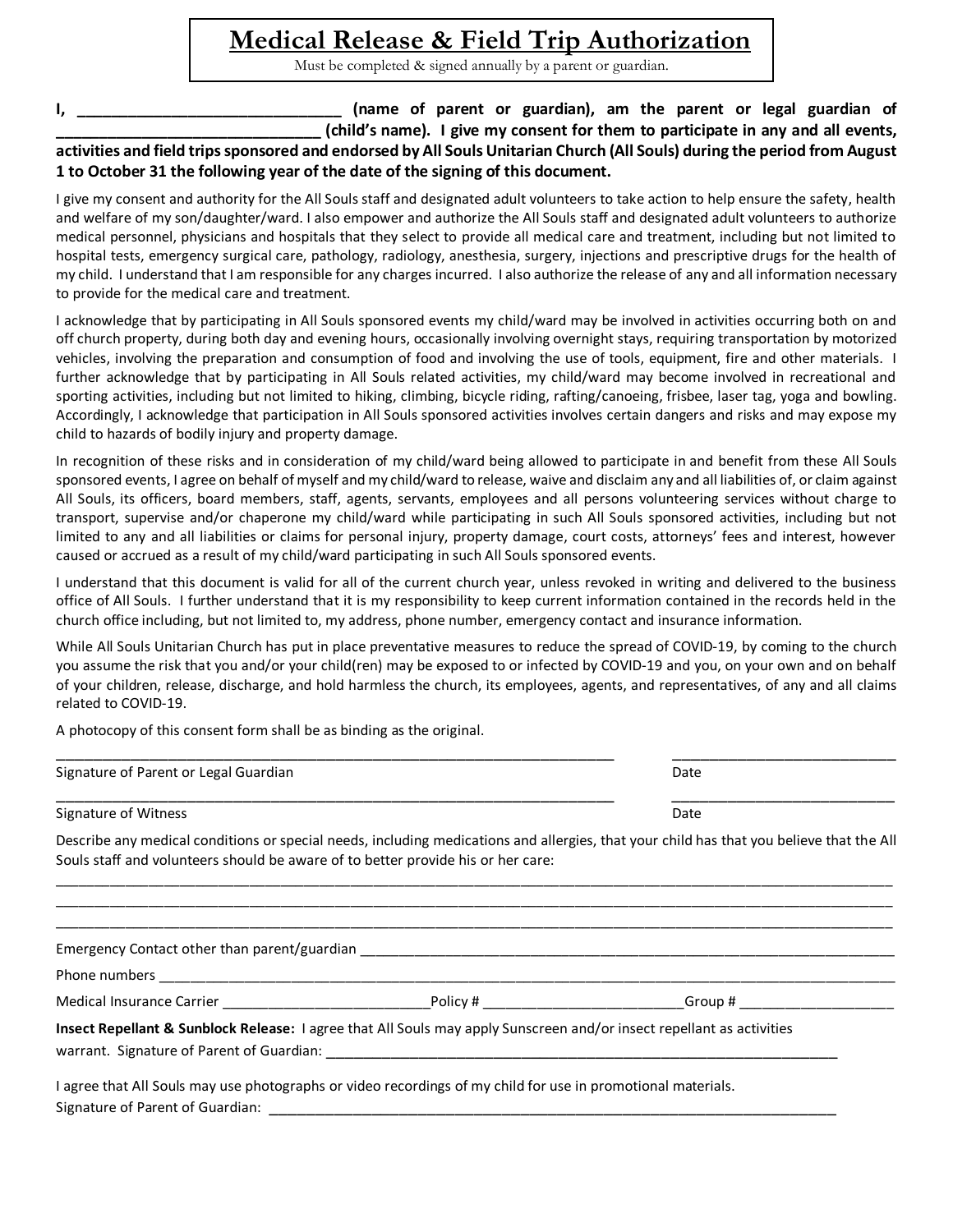# **CIT/JC Application and Agreement**

| CIT/JC Applicant's Full Name          |                       |                                 | Pronouns     |  |  |
|---------------------------------------|-----------------------|---------------------------------|--------------|--|--|
| Date of Birth                         | Age (on Aug. 8, 2022) | Grade (fall 2022)               | T-Shirt Size |  |  |
| Applicant's Email                     |                       | <b>Applicant's Phone Number</b> |              |  |  |
| Parent/Guardian Name                  |                       | Parent/Guardian Email           |              |  |  |
| Parent/Guardian Day Time Phone Number |                       | Home Address                    |              |  |  |

I, 1, 1, 1, 200 and the contract of the serve, if accepted, as a volunteer CIT/JC with All Souls Summer Camp Program during the week of August 8-13, 2022, from 12:30 AM to 4:30 PM and attend training on August 7, from noon to 5:00 pm.

I further agree that:

- 1. I will demonstrate appropriate behavior and sportsmanship when interacting with campers, parents, staff, and peers.
- 2. I will follow the instructions given to me by the church and camp staff.
- 3. I understand that this is a volunteer position and that I am not entitled to wages, health insurance, or other benefits.
- 4. I have read and understand the CIT/JC job description and enthusiastically agree to perform the duties therein to the best of my ability.
- 5. I understand that if my work performance or behavior is found to be unacceptable, I may be suspended from my position.
- 6. I understand that completion of this application for the Volunteer CIT/JC Program does NOT automatically assure me a position in this program.

\_\_\_\_\_\_\_\_\_\_\_\_\_\_\_\_\_\_\_\_\_\_\_\_\_\_\_\_\_\_\_\_\_\_\_\_\_\_\_\_\_\_\_\_\_\_\_\_\_\_\_\_\_\_\_\_\_\_\_\_\_\_\_\_\_\_

CIT/JC Applicant's Signature Date Date of the United States of the Date of the Date of the Date of the Date of the Date of the Date of the Date of the Date of the Date of the Date of the Date of the Date of the Date of the